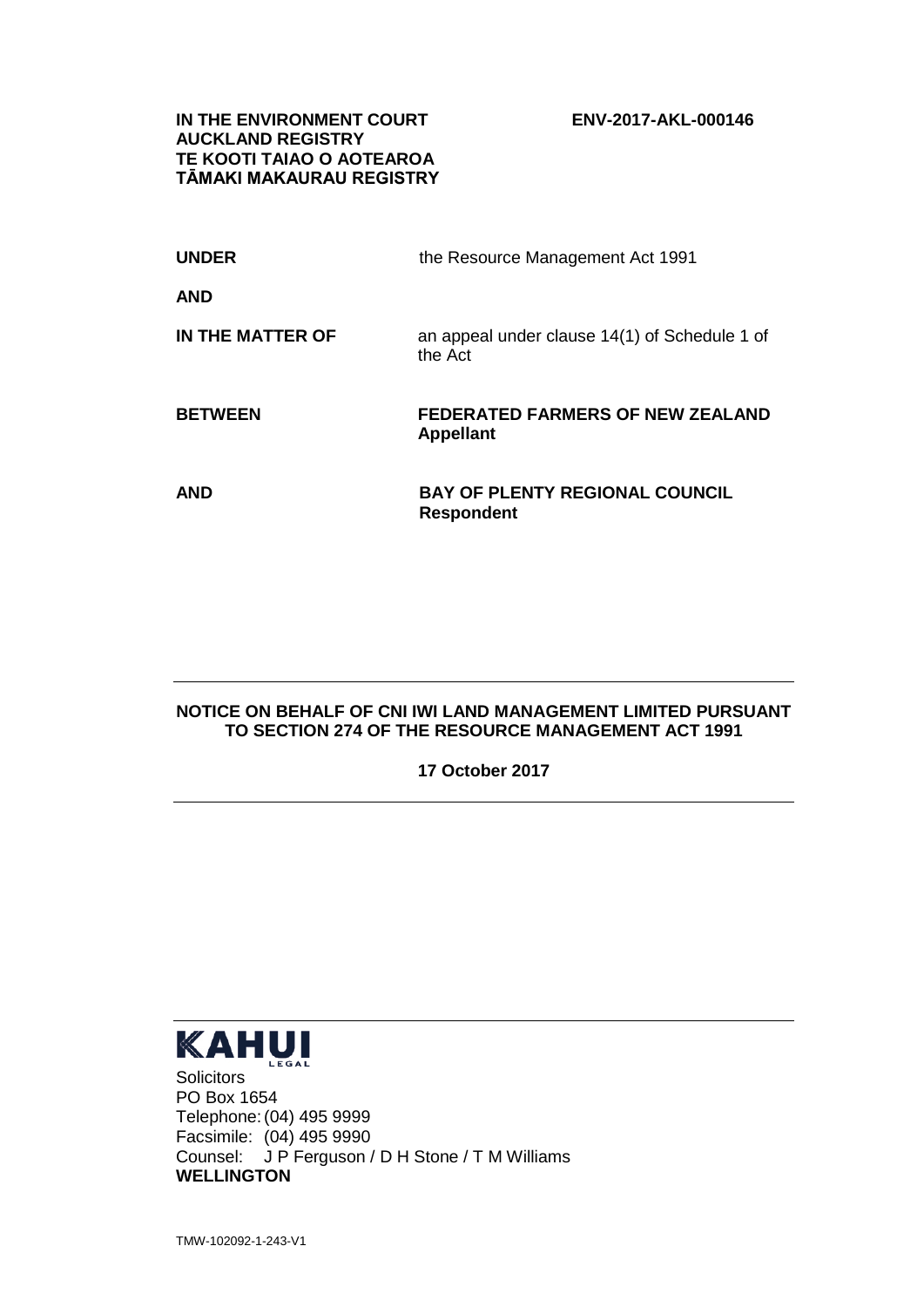## **TO: The Registrar Environment Court, Auckland AND TO: Bay of Plenty Regional Council Federated Farmers of New Zealand**

- 1. This notice is issued on behalf of CNI Iwi Land Management Limited (**CNI**).
- 2. CNI wishes to be a party to an appeal (the **Appeal**) by Federated Farmers of New Zealand (the **Appellant**) against a decision by the Bay of Plenty Regional Council (the **Respondent**) on Proposed Plan Change 10 - Lake Rotorua Nutrient Management to the Bay of Plenty Regional Water and Land Plan (**Plan Change 10**).
- 3. CNI made a submission and further submission on the subject matter of the Appeal.
- 4. CNI also has an interest in the proceedings that is greater than the general public:
	- (a) CNI has responsibility for the day to day management of over 170,000 hectares of land that was returned to CNI Iwi Holdings Trust pursuant to the Central North Island Iwi Collective Claims Settlement Act 2008.
	- (b) In this capacity, CNI is landowner of 7% of the land in the Lake Rotorua Catchment (**CNI Catchment Land**).
	- (c) The Appeal directly affects the CNI Catchment Land.
- 5. CNI is not a trade competitor for the purposes of section 308C of the Resource Management Act 1991 (the **Act**).
- 6. CNI is interested in the Appeal as a whole.

## **Position in relation to relief sought**

7. CNI opposes certain elements of the relief sought and supports certain elements of the relief sought.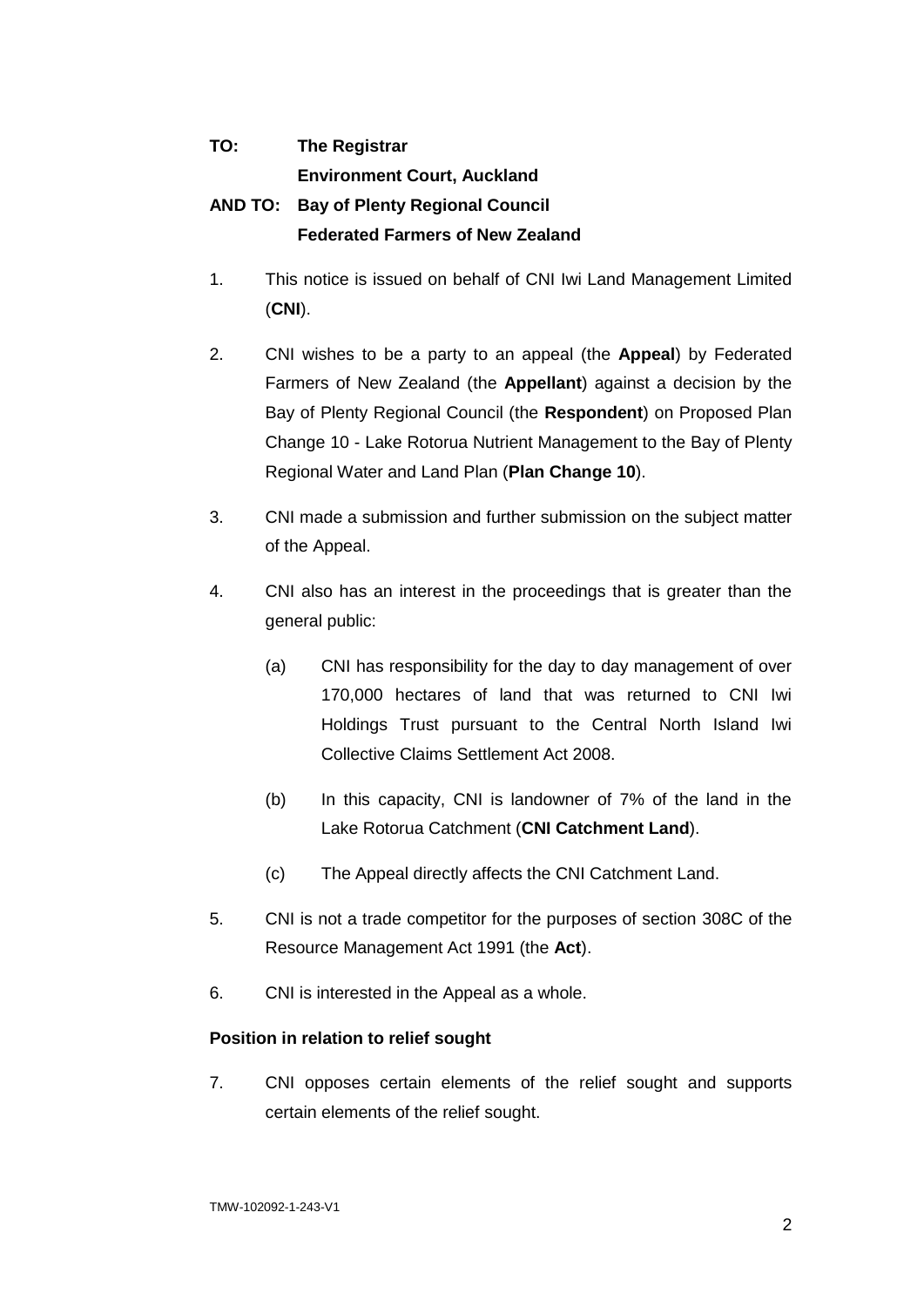- 8. CNI opposes certain elements of the relief (the **Relief**) sought by the Appellant for the reasons set out in its Notice of Appeal (*ENV-2017- AKL-000148*) and for the following reasons:
	- (a) the Relief does not promote the sustainable management of natural and physical resources;
	- (b) the Relief does not promote the sustainable management of resources, meet the reasonably foreseeable needs of future generations, enable social, economic and cultural well-being, or represent an efficient use of natural and physical resources;
	- (c) the Relief is not consistent with the principles of the Act;
	- (d) the Relief is contrary to the National Policy Statement for Freshwater Management 2014 (amended 2017);
	- (e) the Relief is not the most appropriate way to achieve the purpose of the Act or the purpose of Plan Change 10, being to limit nitrogen discharge to Lake Rotorua to 435 tonnes per annum;
	- (f) the Relief does not give effect to the Bay of Plenty Regional Policy Statement, particularly policy WL 5B; and
	- (g) the Relief is not consistent with the Bay of Plenty Regional Water and Land Plan, particularly the integrated water management provisions.
- 9. Without derogating from the generality of the above, the particular reasons for the opposition to the Relief are as follows:
	- (a) the alternative framework proposed by the Appellant produces outcomes that do not encourage the sustainable management of resources because, among other matters, land that is not naturally suited to the use to which it is currently put is allocated nitrogen based on its current (unsuitable) use;
- TMW-102092-1-243-V1 (b) the alternative framework proposed by the Appellant primarily adopts nutrient discharge allocations based predominantly on